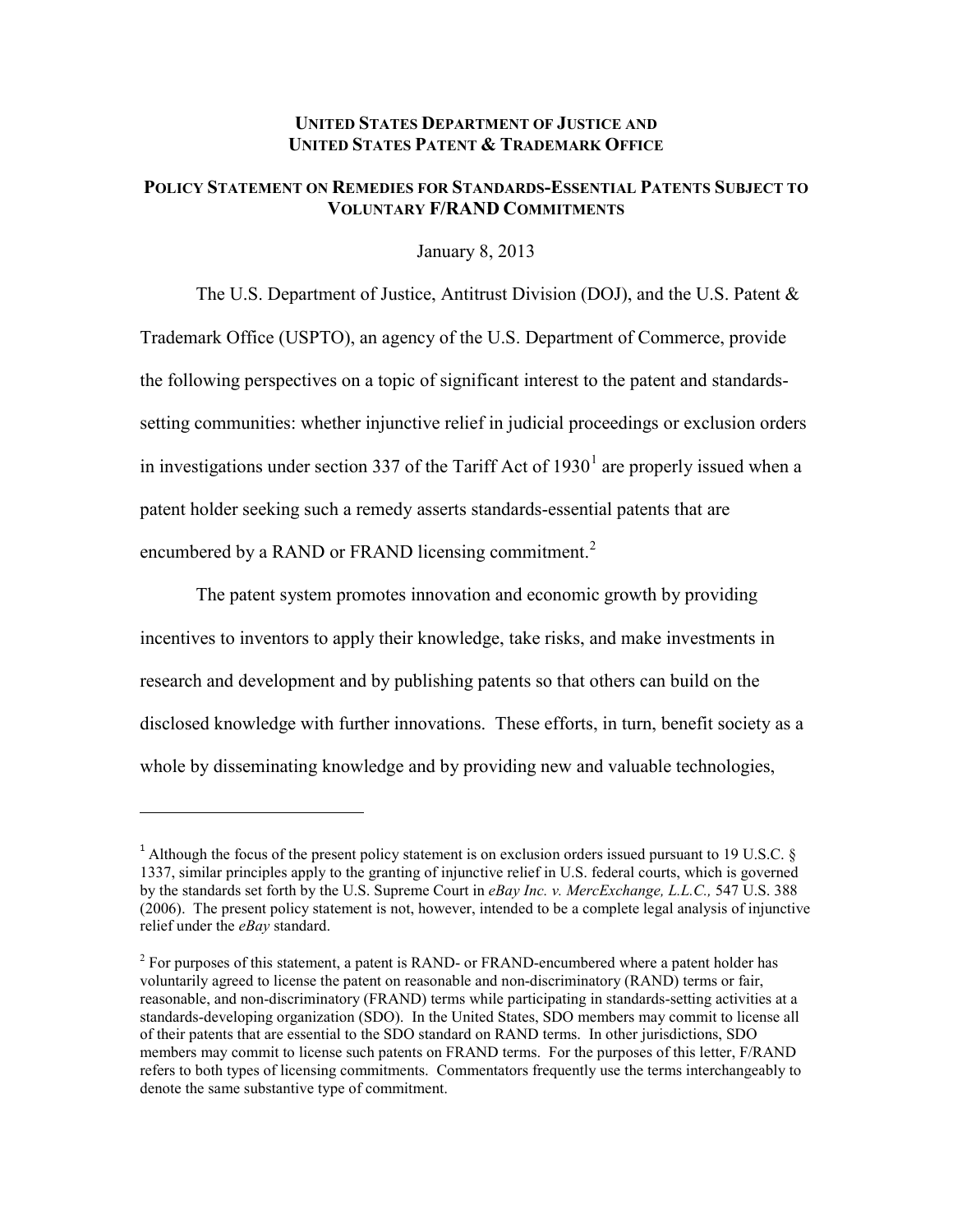lower prices, improved quality, and increased consumer choice.<sup>3</sup> The DOJ and USPTO recognize that the right of a patent holder to exclude others from practicing patented inventions is fundamental to obtaining these benefits. It is incorporated into section 337 of the Tariff Act of 1930 itself, which forbids the unlawful "importation into the United States . . . of articles that . . . infringe a valid and enforceable United States patent."<sup>4</sup> As noted in the Administration's 2010 Joint Strategic Plan on Intellectual Property Enforcement, "[s]trong enforcement of intellectual property rights is an essential part of the Administration's efforts to promote innovation and ensure that the U.S. is a global leader in creative and innovative industries."<sup>5</sup> Accordingly, as historically has been the case, exclusion typically is the appropriate remedy when an imported good infringes a valid and enforceable U.S. patent.

Standards, and particularly voluntary consensus standards set by standardsdeveloping organizations (SDOs), have come to play an increasingly important role in our economy.<sup>6</sup> Voluntary consensus standards, i.e., agreements containing technical

<sup>3</sup> *See, e.g.*, OFFICE OF THE U.S. INTELLECTUAL PROP. ENFORCEMENT COORDINATOR, OFFICE OF MGMT. & BUDGET, EXEC. OFFICE OF THE PRESIDENT, 2010 JOINT STRATEGIC PLAN ON INTELLECTUAL PROP. ENFORCEMENT 3 (2010) [hereinafter 2010 JOINT STRATEGIC PLAN].

http://www.whitehouse.gov/sites/default/files/omb/assets/intellectualproperty/intellectualproperty strategic plan.pdf. ("Enforcement of intellectual property rights is a critical and efficient tool we can use, as a government, to strengthen the economy, support jobs and promote exports. Intellectual property supports jobs across all industries, and in particular where there is a high degree of creativity, research and innovation.").

<sup>&</sup>lt;sup>4</sup> 19 U.S.C. § 1337(a)(1)(B)(i) (2006).

 $5$  2010 JOINT STRATEGIC PLAN, *supra* note 3, at 4.

<sup>6</sup> Congress and the Executive Branch have recognized the benefits of voluntary consensus standards. SDOs play an essential role in the development of such standards. *See, e.g.,* National Technology Transfer and Advancement Act of 1995, Pub. L. No. 104-113 § 12(d), 110 Stat. 775, 783 (1996), 15 U.S.C. § 272 note (2006)); OFFICE OF MGMT. & BUDGET, EXEC. OFFICE OF THE PRESIDENT, OMB CIRCULAR A-119, FED. PARTICIPATION IN THE DEV. AND USE OF VOLUNTARY CONSENSUS STANDARDS AND IN CONFORMITY ASSESSMENT ACTIVITIES (1998), www.whitehouse.gov/omb/circulars a119; *see also* Mem. from the Exec.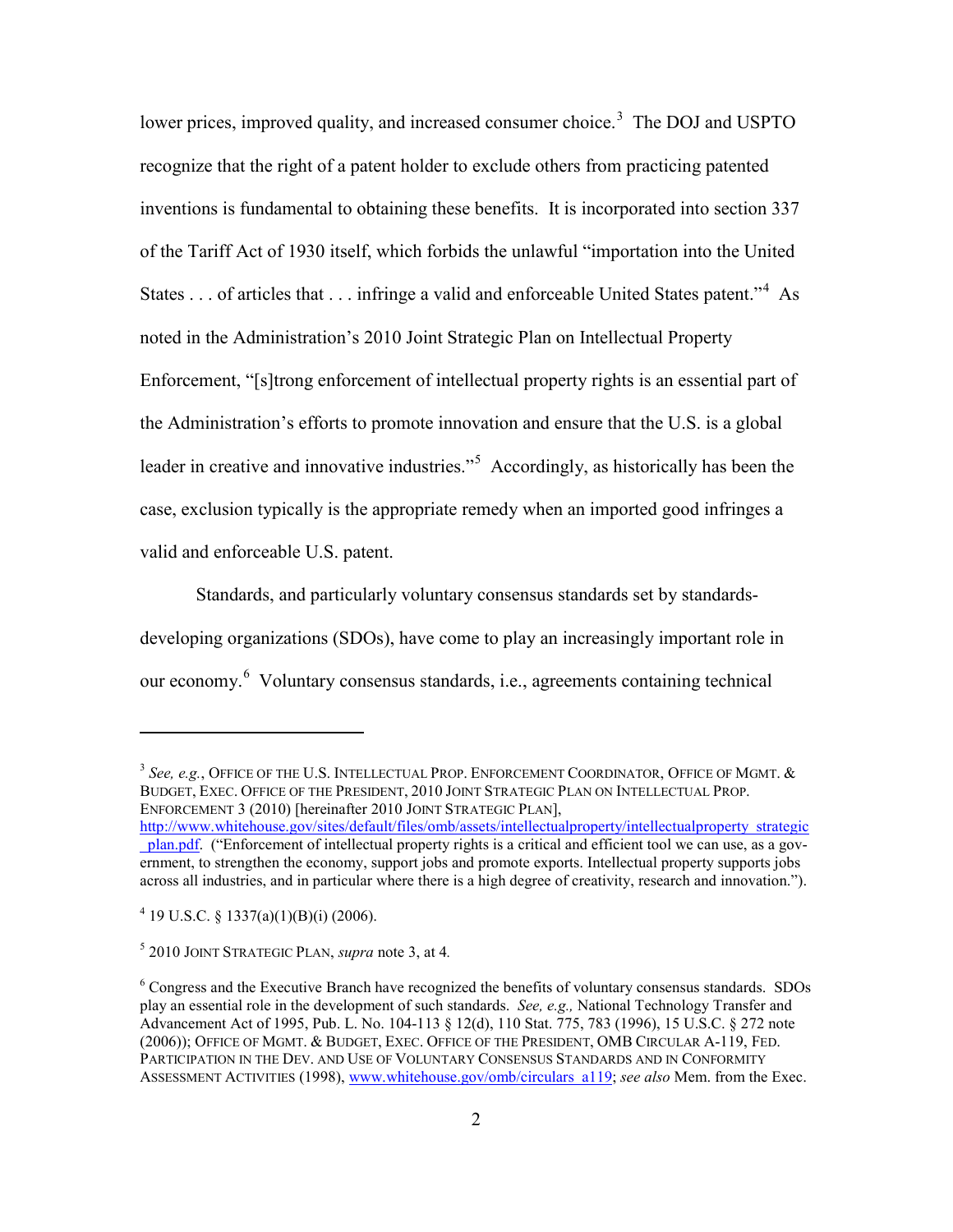specifications or other criteria, are generally produced by private-sector organizations engaged in the development of standards.<sup>7</sup>

Voluntary consensus standards serve the public interest in a variety of ways, from helping protect public health and safety to promoting efficient resource allocation and production by facilitating interoperability among complementary products. $8$ Interoperability standards have paved the way for moving many important innovations into the marketplace, including the complex communications networks and sophisticated mobile computing devices that are hallmarks of the modern age. Indeed, voluntary consensus standards, whether mechanical, electrical, computer-related, or communications-related, have incorporated important technical advances that are

Office of the President on the Principles for Fed. Engagement in Standards Activities to Address Nat'l Priorities for the Heads of Exec. Dep'ts and Agencies (Jan. 17, 2012), http://www.whitehouse.gov/sites/default/files/omb/memoranda/2012/m-12-08 1.pdf.

l

 $<sup>7</sup>$  Participation in their development is optional and the resulting standards are generally intended for</sup> voluntary use. U.S. Dep't of Commerce, Standards and Competitiveness: Coordinating for Results 5 (2004), http://www.ita.doc.gov/td/standards/pdf%20files/Standards%20and%20Competitiveness.pdf. In the United States alone, there are approximately 50,000 private-sector voluntary standards developed by more than 600 organizations. *See Overview of the U.S. Standardization System*, Am. Nat'l Standards Inst., http://www.standardsportal.org/usa en/standards system.aspx (last visited Dec. 7, 2012). The U.S. standards system is tremendously diverse, resulting in a system that is largely sectoral in focus. This is a logical approach because SDOs developing standards for use in each industrial sector, such as the information technology, telecommunications, automotive, medical devices, and building technology sectors, are most likely to understand that sector's needs and to know what standards best meet those needs. Many products, including those in the telecommunications sector, are based on multiple voluntary consensus standards developed by a number of different SDOs with different patent-licensing policies.

<sup>8</sup> Due to the important role of F/RAND-licensed intellectual property in the standards process, we understand that the National Science and Technology Council Subcommittee on Standards, which includes broad representation from stakeholder agencies, plans to study this issue to explore any broader potential impacts of this, and other, related policies.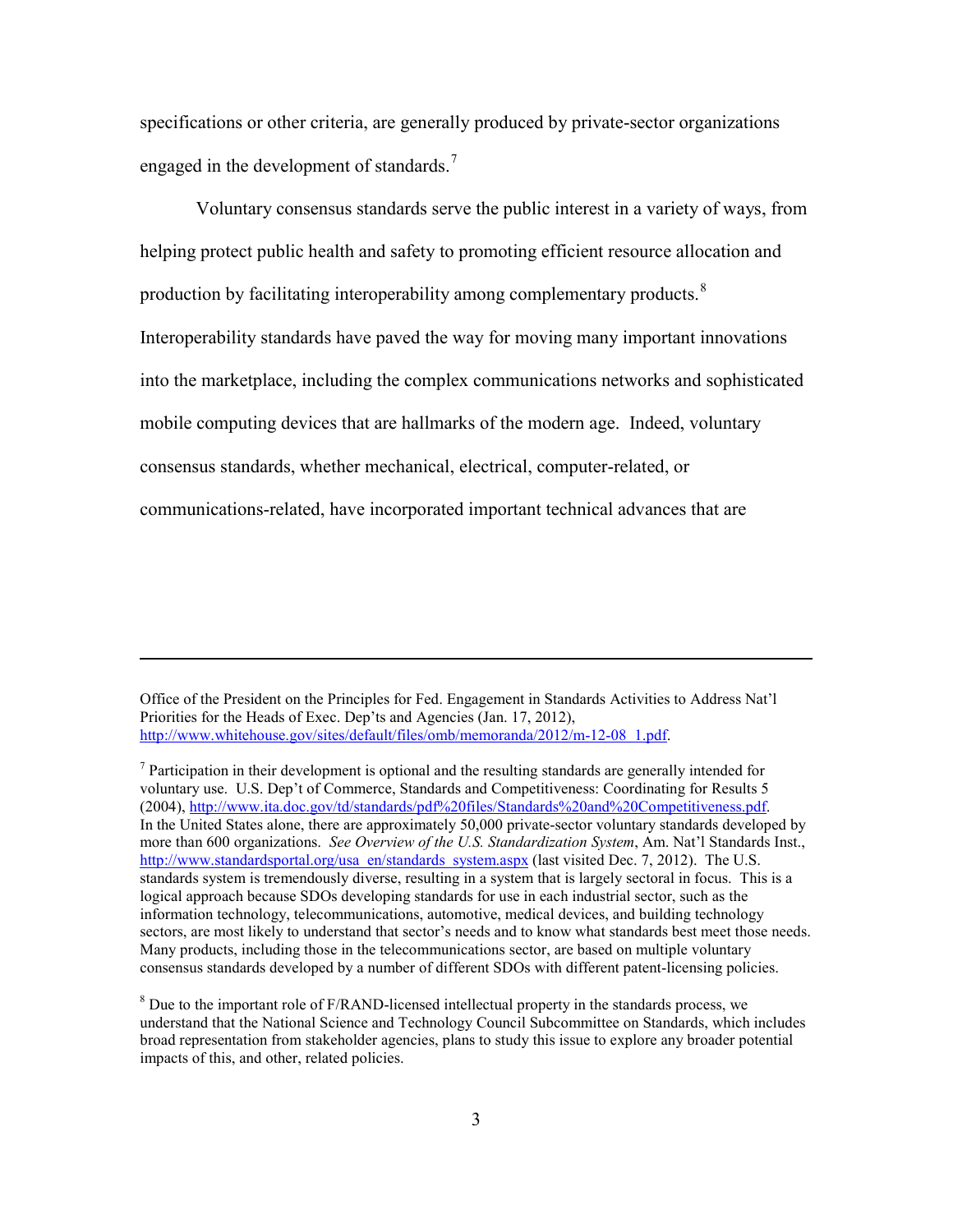fundamental to the interoperability of many of the products on which consumers have come to rely.<sup>9</sup>

However, collaborative standards setting does not come without some risks. For example, when a standard incorporates patented technology owned by a participant in the standards-setting process, and the standard becomes established, it may be prohibitively difficult and expensive to switch to a different technology within the established standard or to a different standard entirely. As a result, the owner of that patented technology may gain market power and potentially take advantage of it by engaging in patent hold-up, which entails asserting the patent to exclude a competitor from a market or obtain a higher price for its use than would have been possible before the standard was set, when alternative technologies could have been chosen. This type of patent hold-up can cause other problems as well. For example, it may induce prospective implementers to postpone or avoid making commitments to a standardized technology or to make inefficient investments in developing and implementing a standard in an effort to protect themselves. Consumers of products implementing the standard could also be harmed to the extent that the hold-up generates unwarranted higher royalties and those royalties are passed on to consumers in the form of higher prices.<sup>10</sup>

<sup>9</sup> *See* SUBCOMM. ON STANDARDS, NAT'L SCI. & TECH. COUNCIL, OFFICE OF SCI. & TECH. POLICY, EXEC. OFFICE OF THE PRESIDENT, FED. ENGAGEMENT IN STANDARDS ACTIVITIES TO ADDRESS NAT'L PRIORITIES: BACKGROUND AND PROPOSED POLICY RECOMMENDATIONS 1 (Oct. 10, 2011), http://standards.gov/upload/Federal Engagement in Standards Activities October12 final.pdf.

<sup>10</sup> *See* U.S. DEP'T OF JUSTICE & FED. TRADE COMM'N, ANTITRUST ENFORCEMENT AND INTELLECTUAL PROPERTY RIGHTS: PROMOTING INNOVATION AND COMPETITION 35-36 (2007), http://www.justice.gov/atr/public/hearings/ip/222655 htm.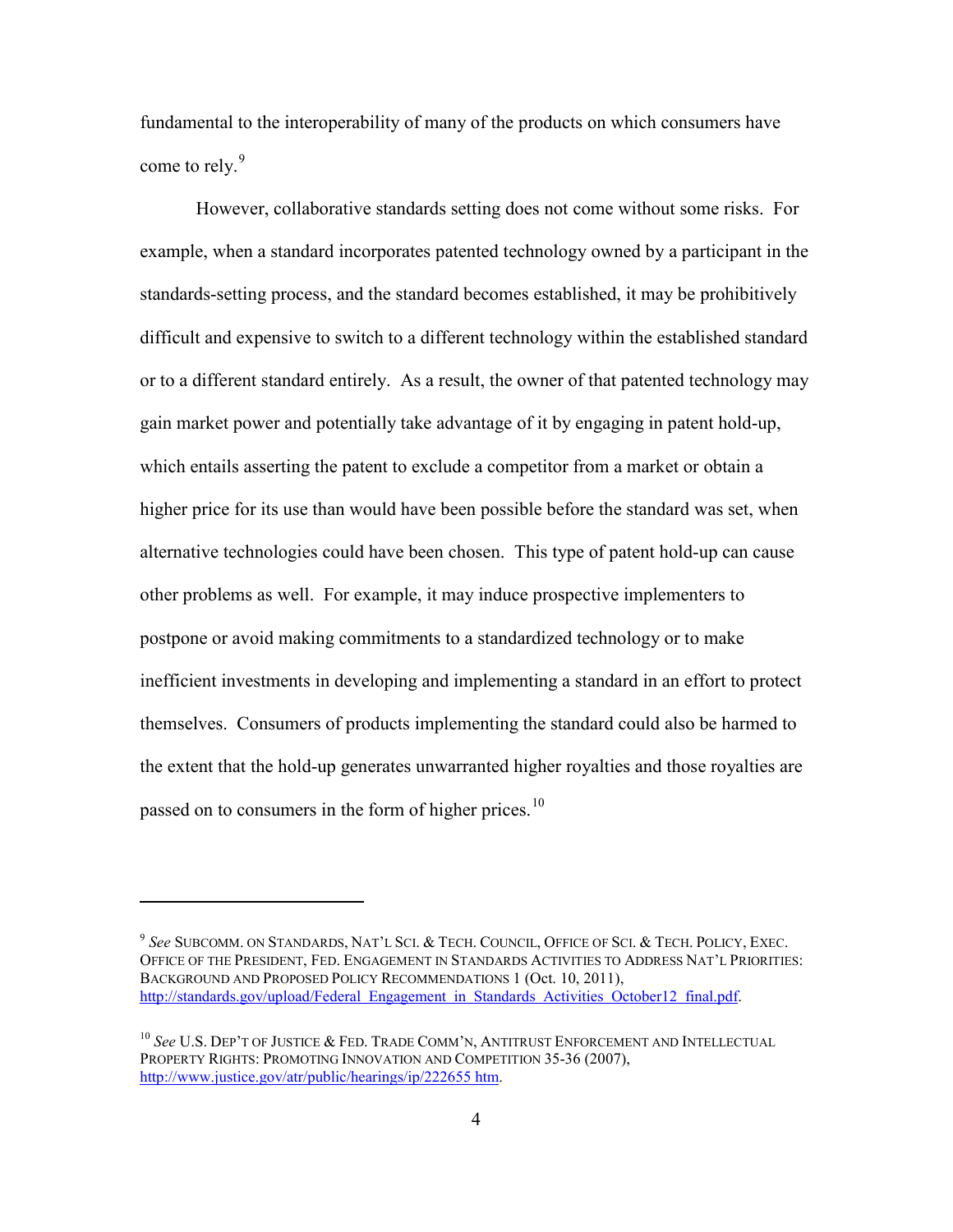In an effort to reduce the occurrences of opportunistic conduct in the adoption of voluntary consensus standards, while encouraging participants to include the best available technology in standards, some SDOs have relied on voluntary licensing commitments by their participants, including commitments to license the patents they own that are essential to the standard on F/RAND terms. SDOs and their members rely on these voluntary F/RAND commitments to facilitate the bilateral licensing negotiations necessary for successful widespread adoption of a standard and to provide assurances to implementers of the standard that the patented technologies will be available to parties seeking to license them.<sup>11</sup>

In making such voluntary F/RAND licensing commitments, patent holders that also sell products and services related to the standard benefit from expanded marketing opportunities, and patent holders that focus on licensing their inventions benefit from an expanded source of revenues. These incentives encourage patent holders to contribute their best technology to the standardization process. F/RAND commitments may also contribute to increased follow-on innovation by allowing non-discriminatory access to networks both to new entrants and to established market participants to introduce new generations of network-operable devices.<sup>12</sup> In light of these and other potential benefits, the United States continues to encourage systems that support voluntary F/RAND licensing—both domestically and abroad—rather than the imposition of one-size-fits-all

 $11$  By participating in the standards-setting activities at the SDO and by voluntarily making a F/RAND licensing commitment under the SDO's policies, the patent holder may be implicitly acknowledging that money damages, rather than injunctive or exclusionary relief, is the appropriate remedy for infringement in certain circumstances, as discussed below.

<sup>&</sup>lt;sup>12</sup> See Letter from Thomas O. Barnett, Assistant Att'y Gen., U.S. Dep't of Justice, to Robert A. Skitol, Esq. 7 (Oct. 30, 2006), http://www.usdoj.gov/atr/public/busreview/219380.pdf.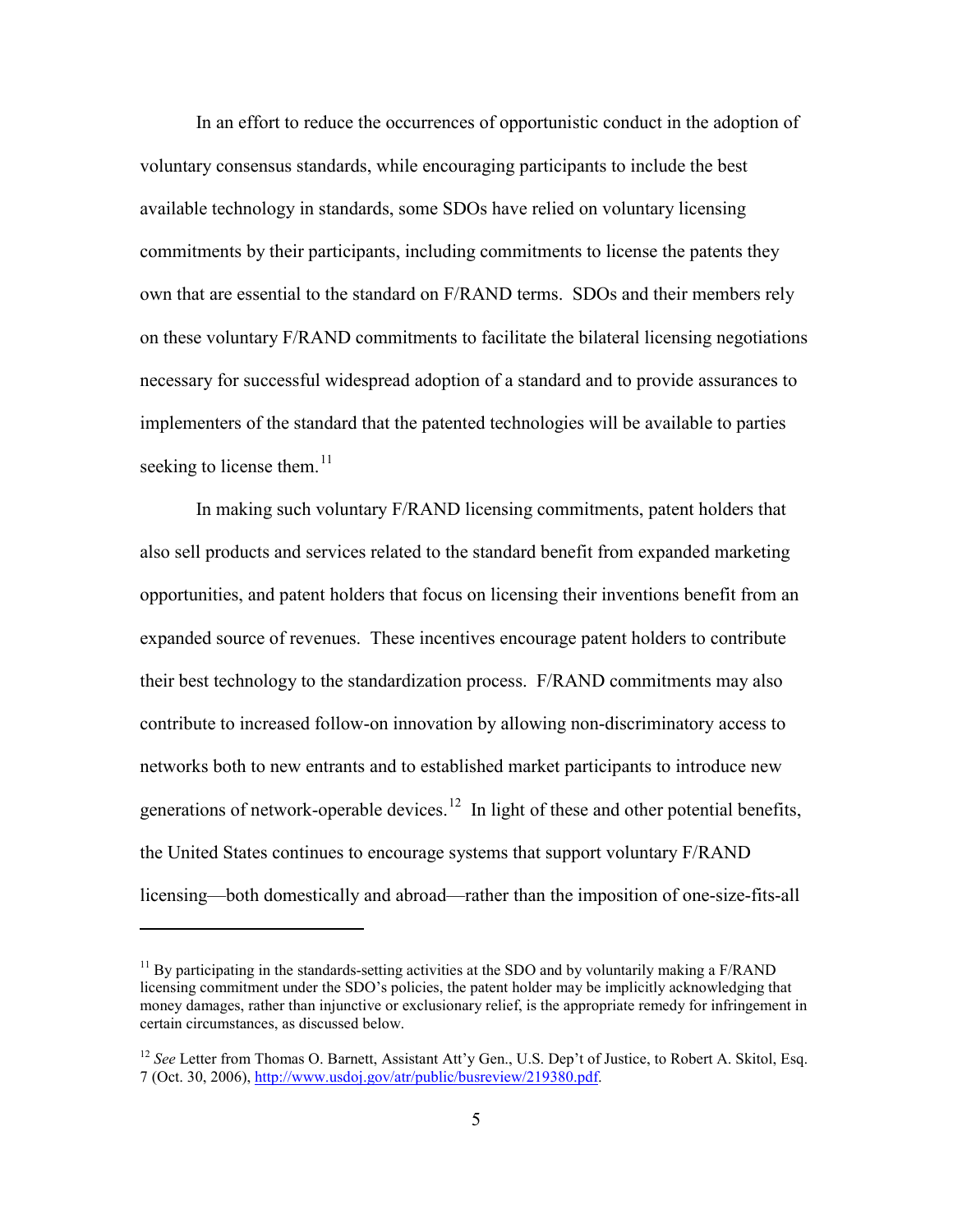mandates for royalty-free or below-market licensing, which would undermine the effectiveness of the standardization process and incentives for innovation.

A patent owner's voluntary F/RAND commitments may also affect the appropriate choice of remedy for infringement of a valid and enforceable standardsessential patent. In some circumstances, the remedy of an injunction or exclusion order may be inconsistent with the public interest. This concern is particularly acute in cases where an exclusion order based on a F/RAND-encumbered patent appears to be incompatible with the terms of a patent holder's existing F/RAND licensing commitment to an SDO. A decision maker could conclude that the holder of a F/RAND-encumbered, standards-essential patent had attempted to use an exclusion order to pressure an implementer of a standard to accept more onerous licensing terms than the patent holder would be entitled to receive consistent with the F/RAND commitment—in essence concluding that the patent holder had sought to reclaim some of its enhanced market power over firms that relied on the assurance that F/RAND-encumbered patents included in the standard would be available on reasonable licensing terms under the SDO's policy.<sup>13</sup> Such an order may harm competition and consumers by degrading one of the tools SDOs employ to mitigate the threat of such opportunistic actions by the holders of F/RAND-encumbered patents that are essential to their standards.

 $<sup>13</sup>$  Moreover, this type of hold-up may be exacerbated when patents are sold or otherwise transferred by</sup> their owners. If F/RAND licensing obligations do not travel with a transferred patent , the potential for hold-up from the network effects of a standard may be substantially increased. For this reason, we believe that F/RAND commitments should bind subsequent patent transferees. *See* Renata B. Hesse, Deputy Assistant Att'y Gen., Antitrust Div., U.S. Dep't of Justice, Six "Small" Proposals for SSOs before Lunch: Remarks as Prepared for the ITU-T Patent Roundtable (Oct. 10, 2012), http://www.justice.gov/atr/public/ speeches/287855.pdf.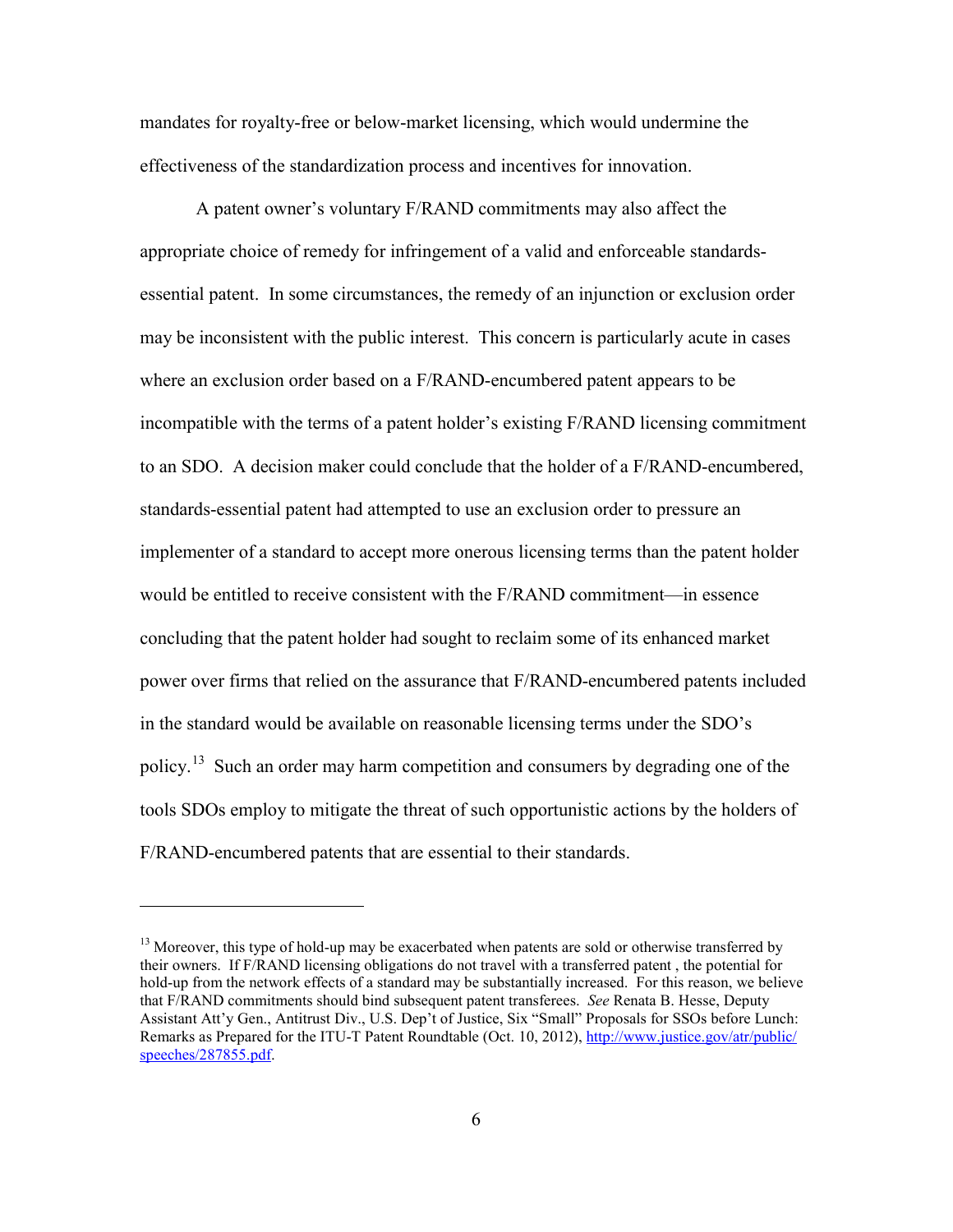This is not to say that consideration of the public interest factors set out in the statute would always counsel against the issuance of an exclusion order to address infringement of a F/RAND-encumbered, standards-essential patent. An exclusion order may still be an appropriate remedy in some circumstances, such as where the putative licensee is unable or refuses to take a F/RAND license and is acting outside the scope of the patent holder's commitment to license on  $F/RAND$  terms.<sup>14</sup> For example, if a putative licensee refuses to pay what has been determined to be a F/RAND royalty, or refuses to engage in a negotiation to determine F/RAND terms, an exclusion order could be appropriate. Such a refusal could take the form of a constructive refusal to negotiate, such as by insisting on terms clearly outside the bounds of what could reasonably be considered to be F/RAND terms in an attempt to evade the putative licensee's obligation to fairly compensate the patent holder.<sup>15</sup> An exclusion order also could be appropriate if a putative licensee is not subject to the jurisdiction of a court that could award damages. This list is not an exhaustive one. Rather, it identifies relevant factors when determining whether public interest considerations should prevent the issuance of an exclusion order

<sup>&</sup>lt;sup>14</sup> As courts have found, when a holder of a standards-essential patent makes a commitment to an SDO to license such patents on F/RAND terms, it does so for the intended benefit of members of the SDO and third parties implementing the standard. These putative licensees are beneficiaries with rights to sue for breach of that commitment. *See Microsoft Corp. v. Motorola, Inc*.*,* 864 F. Supp. 2d 1023, 1030-33 (W.D. Wash. 2012); *Microsoft Corp. v. Motorola, Inc*.*,*854 F. Supp. 2d 993, 999-1001 (W.D. Wash. 2012); *see also Microsoft Corp. v. Motorola, Inc*., 696 F.3d 872, 884 (9th Cir. 2012) (holding that the "district court's conclusions that Motorola's RAND declarations to the ITU created a contract enforceable by Microsoft as a third-party beneficiary (which Motorola concedes), and that this contract governs in some way what actions Motorola may take to enforce its ITU standard-essential patents (including the patents at issue in the German suit), were not legally erroneous"); *Apple, Inc. v. Motorola Mobility, Inc.*, --- F. Supp. 2d ---, No. 11-cv-178bbc, 2012 WL 3289835, at \*21-22 (W.D. Wis. Aug. 10, 2012); *Apple, Inc. v. Motorola Mobility, Inc.,* No. 11-cv-178bbc, 2011 WL 7324582, at \*7-11 (W.D. Wis. June 10, 2011).

<sup>&</sup>lt;sup>15</sup> We recognize that the risk of a refusal to license decreases where the putative licensee perceives a cost associated with delay and increases where the putative licensee believes its worst-case outcome after litigation is to pay the same amount it would have paid earlier for a license.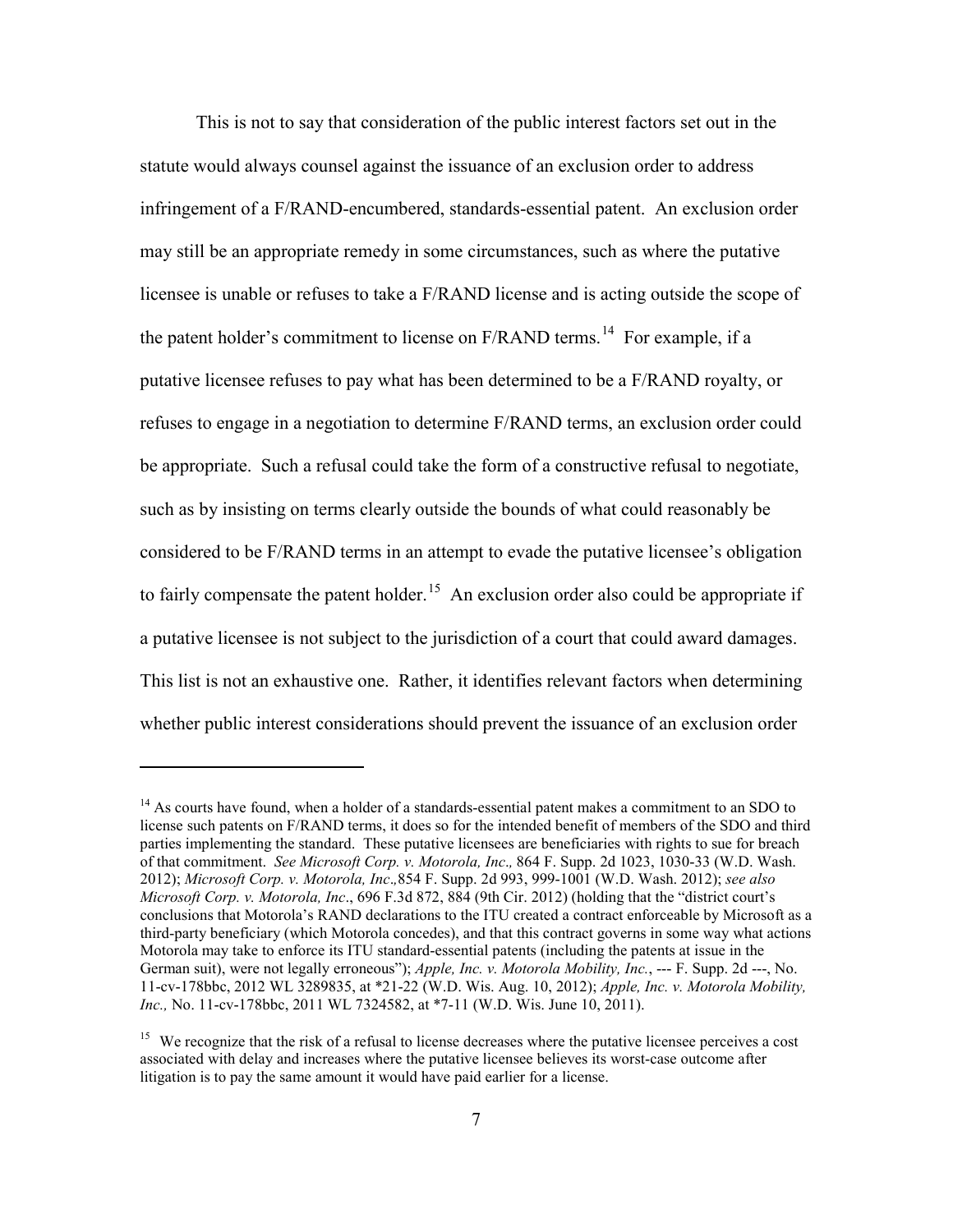based on infringement of a F/RAND-encumbered, standards-essential patent or when shaping such a remedy.

Voluntary consensus standards-setting activities benefit consumers and are in the public interest. Although we recommend caution in granting injunctions or exclusion orders based on infringement of voluntarily F/RAND-encumbered patents essential to a standard, DOJ and USPTO strongly support the protection of intellectual property rights and believe that a patent holder who makes such a F/RAND commitment should receive appropriate compensation that reflects the value of the technology contributed to the standard. It is important for innovators to continue to have incentives to participate in standards-setting activities and for technological breakthroughs in standardized technologies to be fairly rewarded. By providing these views on ways in which opportunistic conduct by patent holders and putative licensees may be mitigated, the DOJ and USPTO seek to ensure that there is greater certainty concerning the meaning of a F/RAND commitment so that incentives to participate in voluntary consensus standardssetting activities continue to be strong.

The DOJ is the executive-branch agency charged with protecting U.S. consumers by promoting and protecting competition. The USPTO, an agency of the Department of Commerce, is the executive-branch agency charged with responsibility for examining patent applications, issuing patents, and—through the Secretary of Commerce—advising the President on domestic and certain international issues of intellectual property policy.16 The DOJ and USPTO are concerned about the potential impact of exclusion

<sup>16</sup> *See* 35 U.S.C. §§ 1, 2 (2006).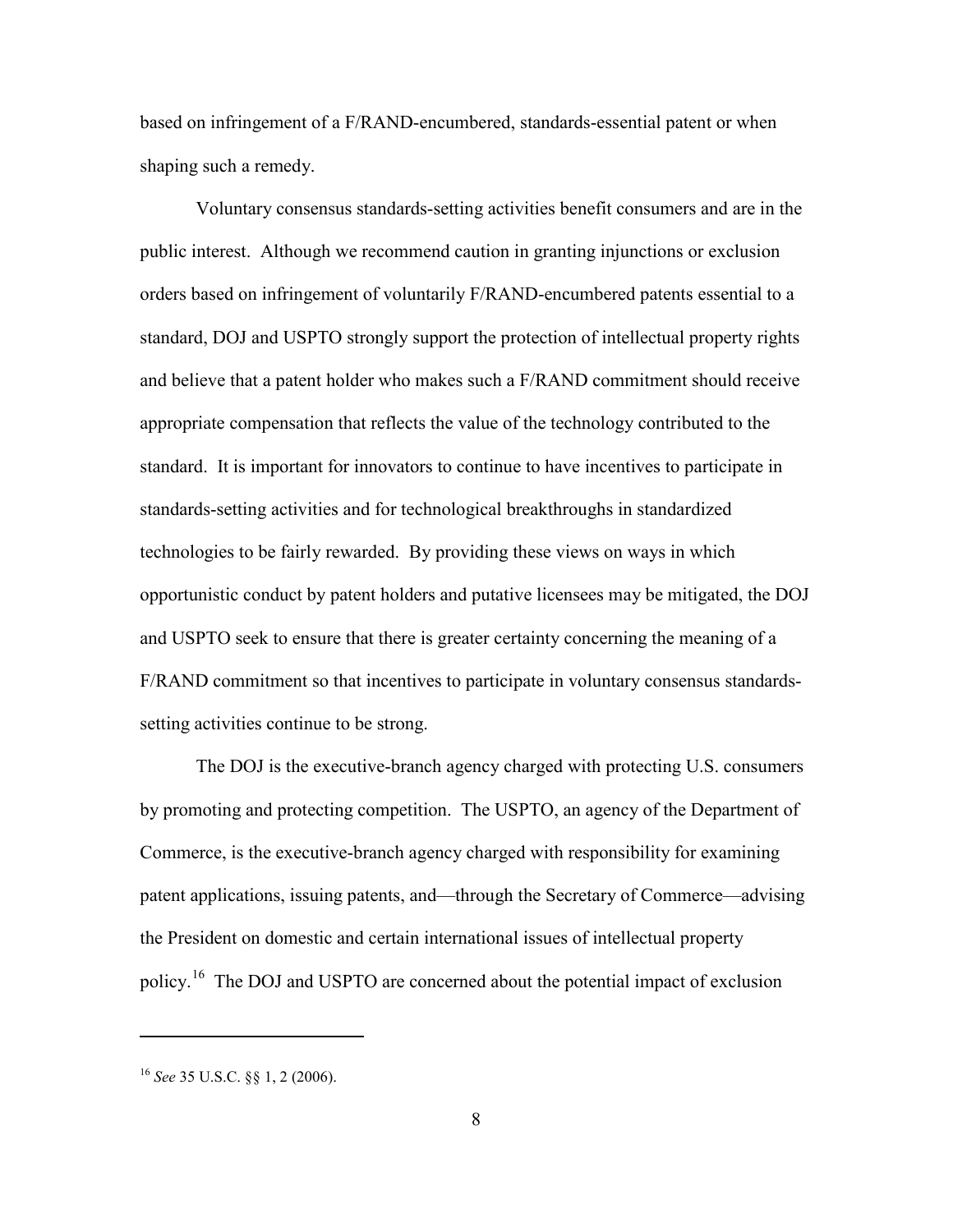orders on "competitive conditions in the United States" and "United States consumers" in some cases involving F/RAND-encumbered patents that are essential to a standard, and the conditions under which they may be denied.<sup>17</sup> Although, as described above, an exclusion order for infringement of F/RAND-encumbered patents essential to a standard may be appropriate in some circumstances, we believe that, depending on the facts of individual cases, the public interest may preclude the issuance of an exclusion order in cases where the infringer is acting within the scope of the patent holder's F/RAND commitment and is able, and has not refused, to license on F/RAND terms.

The approach the U.S. International Trade Commission (USITC) adopts in cases involving voluntarily F/RAND-encumbered patents that are essential to a standard will be important to the continued vitality of the voluntary consensus standards-setting process and thus to competitive conditions and consumers in the United States. In an era where competition and consumer welfare thrive on interconnected, interoperable network platforms, the DOJ and  $USPTO<sup>18</sup>$  urge the USITC to consider whether a patent holder has acknowledged voluntarily through a commitment to license its patents on F/RAND terms that money damages, rather than injunctive or exclusionary relief, is the appropriate remedy for infringement.

The USITC has a mandate to consider the "effect of such exclusion upon the public health and welfare, competitive conditions in the United States economy, the

 $17$  19 U.S.C. § 1337(d)(1) (2006).

<sup>18</sup> *See* 19 U.S.C. § 1337(b)(2) (2006) (directing the USITC to consult with the Department of Justice and "other departments and agencies as it considers appropriate").